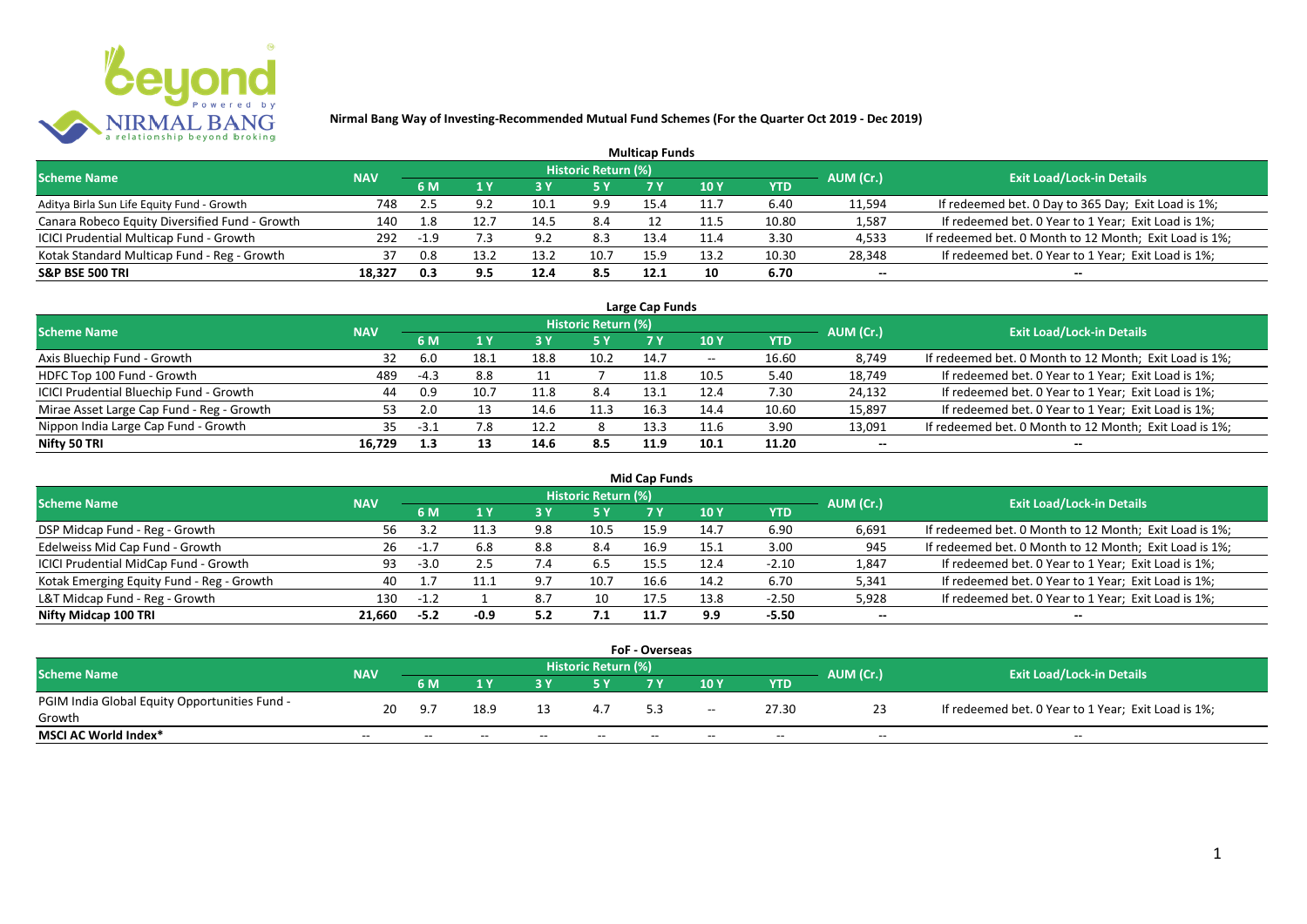

| <b>Scheme Name</b>                               | <b>NAV</b> |      |      |      | Historic Return (%) |      |      |      | AUM (Cr.) | <b>Exit Load/Lock-in Details</b>                    |
|--------------------------------------------------|------------|------|------|------|---------------------|------|------|------|-----------|-----------------------------------------------------|
|                                                  |            |      |      |      | 5 Y                 |      |      | YTD  |           |                                                     |
| Canara Robeco Emerging Equities - Growth         | 95         | 0.3  |      | 12.9 |                     | 19.4 | 18.5 | 6.90 | 5,258     | If redeemed bet. 0 Year to 1 Year; Exit Load is 1%; |
| Invesco India Growth Opportunities Fund - Growth | 36         |      | 13.4 | 14.9 | 10.3                | 14.7 | 12.3 | 9.50 | 1,991     | If redeemed bet. 0 Year to 1 Year; Exit Load is 1%; |
| Principal Emerging Bluechip Fund - Growth        | 106        | ્ર   |      | 10.5 | 10.                 | 17.9 | 14.5 | 4.60 | 2,261     | If redeemed bet. 0 Year to 1 Year; Exit Load is 1%; |
| NIFTY Large Midcap 250 TRI                       | .256       | -0.6 |      | 11.6 | 9.2                 | 13.4 | 11.1 | 3.70 | $- -$     | $-$                                                 |

| <b>Focused Funds</b>             |            |     |      |      |                     |      |            |       |           |                                                        |  |  |  |
|----------------------------------|------------|-----|------|------|---------------------|------|------------|-------|-----------|--------------------------------------------------------|--|--|--|
| <b>Scheme Name</b>               | <b>NAV</b> |     |      |      | Historic Return (%) |      |            |       | AUM (Cr.) | <b>Exit Load/Lock-in Details</b>                       |  |  |  |
|                                  |            | 6 M |      |      | 5 Y                 |      | <b>10Y</b> | YTD   |           |                                                        |  |  |  |
| Axis Focused 25 Fund - Growth    | 30         |     | 15.4 |      | 12.2                |      | $- -$      | 12.30 | 8.800     | If redeemed bet. 0 Month to 12 Month; Exit Load is 1%; |  |  |  |
| SBI Focused Equity Fund - Growth | 151        | 4.0 | 18.2 |      |                     | 14.4 |            | 14.10 | 6,125     | If redeemed bet. 0 Year to 1 Year; Exit Load is 1%;    |  |  |  |
| <b>S&amp;P BSE 500 TRI</b>       | 18.327     | 0.3 |      | 12.4 | 8.5                 | 12.1 |            | 6.70  | $- -$     | $- -$                                                  |  |  |  |

|                                                |            |         |        |                     |           | <b>Small Cap Funds</b> |            |            |           |                                                     |
|------------------------------------------------|------------|---------|--------|---------------------|-----------|------------------------|------------|------------|-----------|-----------------------------------------------------|
| <b>Scheme Name</b>                             | <b>NAV</b> |         |        | Historic Return (%) |           |                        |            |            | AUM (Cr.) | <b>Exit Load/Lock-in Details</b>                    |
|                                                |            | 6 M     | 1 Y    | 3Y                  | <b>5Y</b> | <b>7Y</b>              | <b>10Y</b> | <b>YTD</b> |           |                                                     |
| Franklin India Smaller Companies Fund - Growth | 49         | $-10.4$ | $-3.5$ | 2.6                 | 6.4       | 16.7                   | 14.5       | $-7.00$    | 7,031     | If redeemed bet. 0 Year to 1 Year; Exit Load is 1%; |
| HDFC Small Cap Fund - Growth                   | 38         | $-12.5$ | $-7.9$ | 8.8                 | 8.3       | 13.4                   | 11.5       | $-10.90$   | 9,034     | If redeemed bet. 0 Year to 1 Year; Exit Load is 1%; |
| L&T Emerging Businesses Fund - Reg - Growth    | 22         | $-6.8$  | $-6.2$ | 8.3                 | 10.3      | $- -$                  | $- -$      | $-9.70$    | 6,006     | If redeemed bet. 0 Year to 1 Year; Exit Load is 1%; |
| SBI Small Cap Fund - Growth                    | 53         |         |        | 13.9                | 14.5      | 22.8                   | 17.6       | 5.90       | 2,915     | If redeemed bet. 0 Year to 1 Year; Exit Load is 1%; |
| Nifty Smallcap 100 TRI                         | 6.996      | $-10.7$ | $-4.9$ | 0.1                 | 2.6       | 7.5                    | 6.6        | -10.80     | $-$       | $\overline{\phantom{a}}$                            |

| ELSS Schemes (Tax Saving u/s 80-C)            |            |      |            |                     |       |       |                          |         |           |                                  |  |  |  |  |
|-----------------------------------------------|------------|------|------------|---------------------|-------|-------|--------------------------|---------|-----------|----------------------------------|--|--|--|--|
| <b>Scheme Name</b>                            | <b>NAV</b> |      |            | Historic Return (%) |       |       |                          |         | AUM (Cr.) | <b>Exit Load/Lock-in Details</b> |  |  |  |  |
|                                               |            | 6 M  | <b>1 Y</b> | <b>3Y</b>           | 5 Y   | 7 Y   | 10Y                      | YTD     |           |                                  |  |  |  |  |
| Aditya Birla Sun Life Tax Relief 96 - Growth  | 32         |      | 5.9        | 12.3                | 9.9   | 15.5  | 11.5                     | 3.40    | 9,814     | Nil                              |  |  |  |  |
| Axis Long Term Equity Fund - Growth           | 48         | 4.3  | 14.5       | 15.5                |       | 18.2  | $- -$                    | 11.80   | 21,492    | Nil                              |  |  |  |  |
| IDFC Tax Advantage (ELSS) Fund - Reg - Growth | 54         | -5.4 | 2.7        | 11                  | 8.4   | 13.5  | 12.3                     | $-0.10$ | 2,053     | Nil                              |  |  |  |  |
| Invesco India Tax Plan - Growth               | 53         | 2.5  | 9.7        | 12.4                | 9.7   | 15.3  | 13.6                     | 7.90    | 962       | Nil                              |  |  |  |  |
| Mirae Asset Tax Saver Fund - Reg - Growth     | 19         | 27   | 14.8       | 16.8                | $- -$ | $- -$ | $\overline{\phantom{a}}$ | 12.00   | 2,671     | Nil                              |  |  |  |  |
| <b>S&amp;P BSE 200 TRI</b>                    | 5.953      |      | 10.8       | 13.2                | 8.8   | 12.4  | 10.2                     | 8.10    | $- -$     | $- -$                            |  |  |  |  |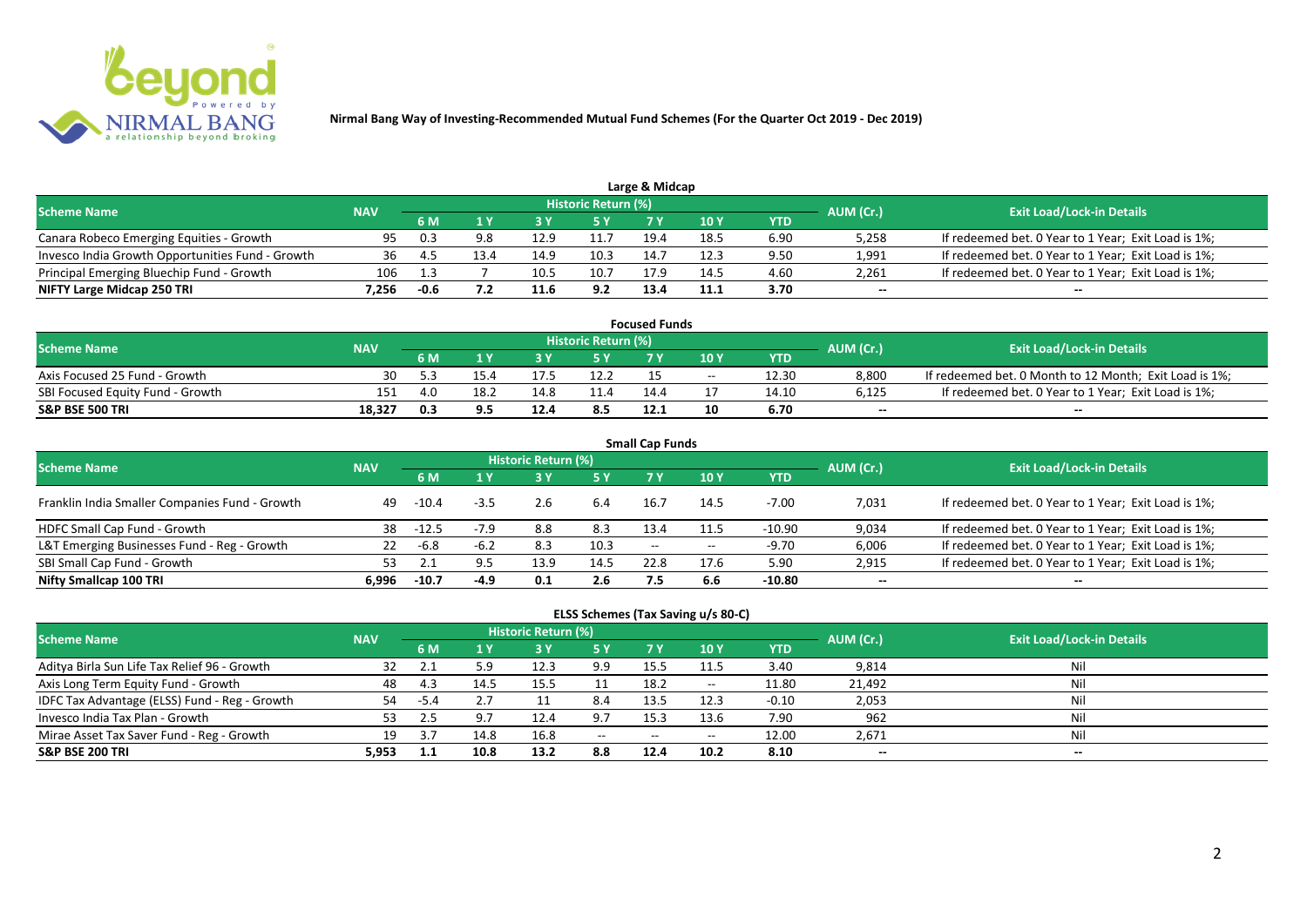

|                                           |            |      |      |                     |      | Contra/Value Fund |      |      |           |                                                     |
|-------------------------------------------|------------|------|------|---------------------|------|-------------------|------|------|-----------|-----------------------------------------------------|
| <b>Scheme Name</b>                        | <b>NAV</b> |      |      | Historic Return (%) |      |                   |      |      | AUM (Cr.) | <b>Exit Load/Lock-in Details</b>                    |
|                                           |            | 6 M  |      |                     | 5 Y  |                   | 10 Y | YTD  |           |                                                     |
| Kotak India EQ Contra Fund - Reg - Growth | 54         |      | 10.4 | 14.2                |      |                   | 10.7 | 8.20 | 875       | If redeemed bet. 0 Year to 1 Year; Exit Load is 1%; |
| Invesco India Contra Fund - Growth        | 48         | -0.3 |      | 13.1                | 10.3 |                   | 12.8 | 4.10 | 4,486     | If redeemed bet. 0 Year to 1 Year; Exit Load is 1%; |
| UTI Value Opportunities Fund - Growth     | 63         |      |      | 10.4                | 5.3  |                   | 10.2 | 7.70 | 4,542     | If redeemed bet. 0 Year to 1 Year; Exit Load is 1%; |
| Nippon India Value Fund - Growth          | 73         | -2.3 | 6.8  | 10.5                | 7.5  | 11.7              | 10.3 | 3.30 | 3,152     | If redeemed bet. 0 Year to 1 Year; Exit Load is 1%; |
| <b>S&amp;P BSE 500 TRI</b>                | 18.327     | 0.3  |      | 12.4                | 8.5  | 12.1              | 10   | 6.70 | --        | $- -$                                               |

|                                                        |            |        |      |                            |       | Sector/Thematic |               |       |           |                                                        |
|--------------------------------------------------------|------------|--------|------|----------------------------|-------|-----------------|---------------|-------|-----------|--------------------------------------------------------|
| <b>Scheme Name</b>                                     | <b>NAV</b> |        |      | <b>Historic Return (%)</b> |       |                 |               |       | AUM (Cr.) | <b>Exit Load/Lock-in Details</b>                       |
|                                                        |            | 6 M    | 1 Y  | 3 Y                        | 5 Y   |                 | 10Y           | YTD   |           |                                                        |
| Canara Robeco Consumer Trends Fund - Reg -             | 42         |        |      | 16.5                       |       | 14.6            | 14.6          |       | 371       |                                                        |
| Growth                                                 |            | 5.6    | 14.4 |                            | 11.3  |                 |               | 11.50 |           | If redeemed bet. 0 Year to 1 Year; Exit Load is 1%;    |
| Mirae Asset Great Consumer Fund - Growth               | 37         | 6.6    | 13.1 | 17.6                       | 11.9  | 15.9            | $\sim$ $\sim$ | 8.20  | 931       | If redeemed bet. 0 Year to 1 Year; Exit Load is 1%;    |
| <b>ICICI Prudential Technology Fund - Growth</b>       |            | $-2.3$ |      | 13.9                       | 7.4   | 17.1            | 15.8          | 0.70  | 422       | If redeemed bet. 0 Day to 15 Day; Exit Load is 1%;     |
| Nippon India Pharma Fund - Growth                      | 150        | 6.8    | 1.6  | 2.1                        | 3.8   | 12              | 13.5          | 0.60  | 2,430     | If redeemed bet. 0 Year to 1 Year; Exit Load is 1%;    |
| BNP Paribas India Consumption Fund - Reg - Growth      | 13         | 7.4    | 19.9 | $- -$                      | $- -$ | $- -$           |               | 15.80 | 441       | If redeemed bet. 0 Month to 12 Month; Exit Load is 1%; |
| ICICI Prudential Banking and Financial Services Fund - | 68         | 0.0    | 18   | 16.1                       | 13.3  | 17.2            | 16.3          | 12.10 | 3,445     | If redeemed bet. 0 Day to 15 Day; Exit Load is 1%;     |
| Retail - Growth                                        |            |        |      |                            |       |                 |               |       |           |                                                        |
| <b>S&amp;P BSE 500 TRI</b>                             | 18.327     | 0.3    | 9.5  | 12.4                       | 8.5   | 12.1            | 10            | 6.70  |           |                                                        |

| <b>Dynamic Asset Allocation Funds</b>            |            |           |              |                     |                          |      |       |            |           |                                                          |  |  |  |  |
|--------------------------------------------------|------------|-----------|--------------|---------------------|--------------------------|------|-------|------------|-----------|----------------------------------------------------------|--|--|--|--|
| <b>Scheme Name</b>                               | <b>NAV</b> |           |              | Historic Return (%) |                          |      |       |            | AUM (Cr.) | <b>Exit Load/Lock-in Details</b>                         |  |  |  |  |
|                                                  |            | <b>6M</b> | $\sqrt{1}$ Y | <b>3 Y</b>          | <b>5 Y</b>               | 7 Y  | 10Y   | <b>YTD</b> |           |                                                          |  |  |  |  |
| ICICI Prudential Balanced Advantage Fund - Reg - | 38         | -4.2      | 11.5         | 9.7                 | 8.9                      | 11.9 | 12    | 9.20       | 28,287    | If redeemed bet. 0 Year to 1 Year; Exit Load is 1%;      |  |  |  |  |
| Growth                                           |            |           |              |                     |                          |      |       |            |           |                                                          |  |  |  |  |
| Invesco India Dynamic Equity Fund - Growth       | 30         |           | 10           | 10.6                |                          | 11.8 | 10.1  | 9.00       | 924       | If redeemed bet. 0 Month to 3 Month; Exit Load is 0.25%; |  |  |  |  |
| Nippon India Balanced Advantage Fund - Growth    | 93         | 1.0       | 8.7          |                     | 7.3                      | 11.1 | 10.4  | 6.90       | 2,495     | If redeemed bet. 0 Month to 12 Month; Exit Load is 1%;   |  |  |  |  |
| SBI Dynamic Asset Allocation Fund - Reg - Growth | 14         |           | 4.4          | 9.8                 | $\overline{\phantom{a}}$ | $-$  | $- -$ | 4.30       | 683       | If redeemed bet. 0 Month to 12 Month; Exit Load is 1%;   |  |  |  |  |
| NIFTY 50 Hybrid Composite Debt 65:35 Index       | 10.403     |           | 12.5         | 11.9                | 8.6                      | 10.9 | 9.7   | 11.00      | $- -$     | --                                                       |  |  |  |  |

## **Contra/Value Fund**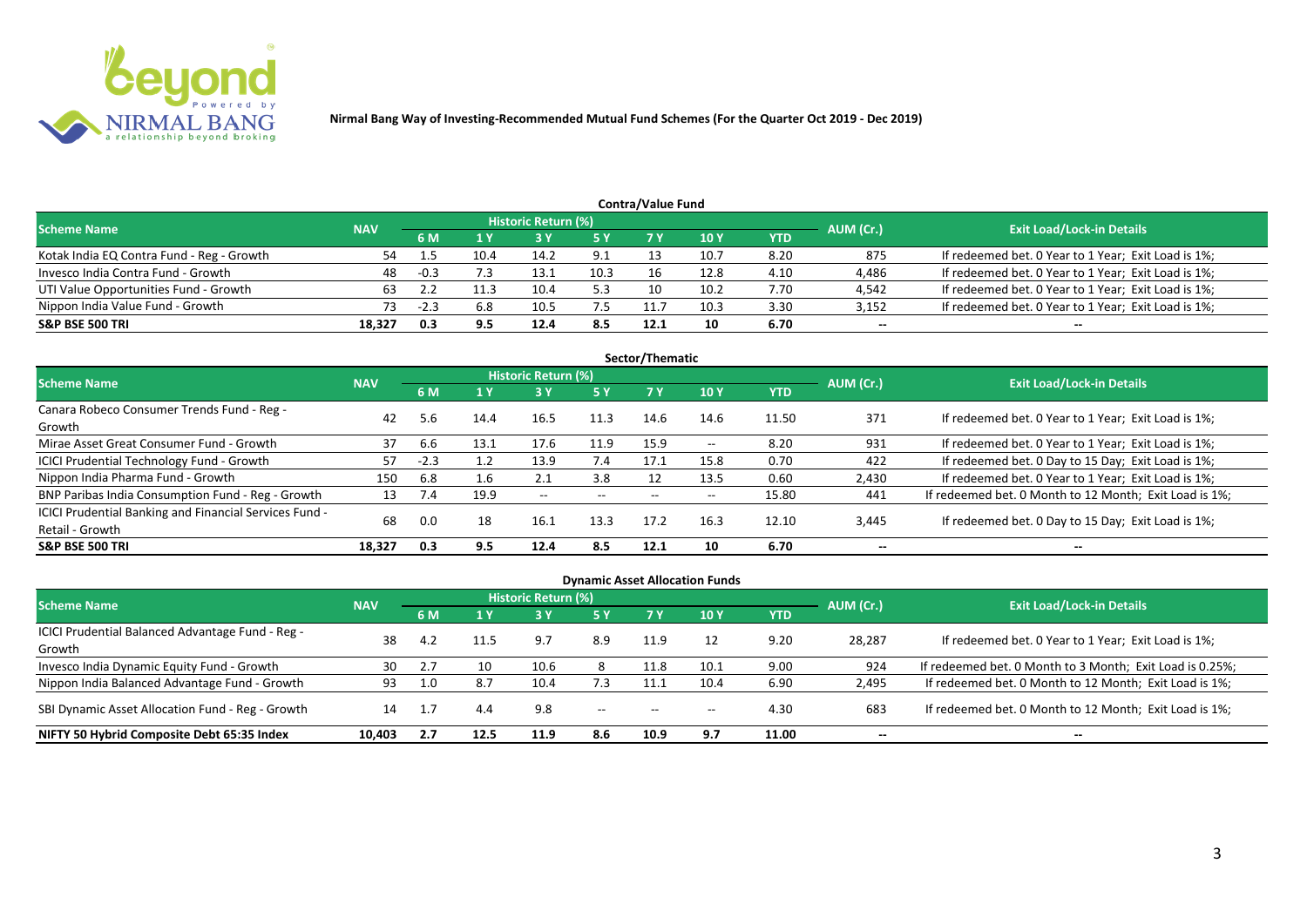

| <b>Hybrid Aggressive</b>                        |            |        |      |                            |                               |                          |       |       |           |                                                        |  |  |  |
|-------------------------------------------------|------------|--------|------|----------------------------|-------------------------------|--------------------------|-------|-------|-----------|--------------------------------------------------------|--|--|--|
| <b>Scheme Name</b>                              | <b>NAV</b> |        |      | <b>Historic Return (%)</b> |                               |                          |       |       | AUM (Cr.) | <b>Exit Load/Lock-in Details</b>                       |  |  |  |
|                                                 |            | 6 M    |      |                            | 5 Y<br>10 <sub>1</sub><br>YTD |                          |       |       |           |                                                        |  |  |  |
| HDFC Hybrid Equity Fund - Growth                | 54         | $-0.7$ |      | ر.,                        | 4.3                           | 9.7                      | 8.3   | 5.70  | 20,926    | If redeemed bet. 0 Year to 1 Year; Exit Load is 1%;    |  |  |  |
| ICICI Prudential Equity & Debt Fund - Growth    | 137        |        | 10.1 |                            | 8.7                           | 13.9                     | 13.3  | 6.70  | 23,950    | If redeemed bet. 0 Year to 1 Year; Exit Load is 1%;    |  |  |  |
| Mirae Asset Hybrid - Equity Fund - Reg - Growth | 15         |        |      | 12.2                       | $- -$                         | $\overline{\phantom{a}}$ | $- -$ | 9.90  | 2,809     | If redeemed bet. 0 Year to 1 Year; Exit Load is 1%;    |  |  |  |
| SBI Equity Hybrid Fund - Growth                 | 143        | 3.b    | 14.1 | 11.5                       | 9.9                           | 14.4                     | 11.8  | 11.60 | 30,907    | If redeemed bet. 0 Month to 12 Month; Exit Load is 1%; |  |  |  |
| Canara Robeco Equity Hybrid Fund - Growth       | 166        |        |      | 11.                        | <b>q</b> 1                    | 12.8                     | 12.2  | 10.50 | 2,701     | If redeemed bet. 0 Year to 1 Year; Exit Load is 1%;    |  |  |  |
| NIFTY 50 Hybrid Composite Debt 65:35 Index      | 10,403     | 2.7    | 12.5 | 11.9                       | 8.6                           | 10.9                     | 9.7   | 11.00 | $- -$     | $- -$                                                  |  |  |  |

| <b>Arbitrage Fund</b>                      |            |     |   |                     |     |     |     |      |           |                                                          |  |  |  |
|--------------------------------------------|------------|-----|---|---------------------|-----|-----|-----|------|-----------|----------------------------------------------------------|--|--|--|
| <b>Scheme Name</b>                         | <b>NAV</b> |     |   | Historic Return (%) |     |     |     |      | AUM (Cr.) | <b>Exit Load/Lock-in Details</b>                         |  |  |  |
|                                            |            | 1 M | M | ና M                 | 1 V |     |     | YTD  |           |                                                          |  |  |  |
| IDFC Arbitrage Fund - Reg - Growth         | 24         |     |   |                     | 6.3 |     |     | 6.40 | 10,891    | If redeemed bet. 0 Month to 1 Month; Exit Load is 0.25%; |  |  |  |
| Kotak Equity Arbitrage Fund - Reg - Growth | 28         |     |   |                     | 6.2 | 6.3 | b.Z | 6.30 | 16,198    | If redeemed bet. 0 Day to 30 Day; Exit Load is 0.25%;    |  |  |  |
| Nippon India Arbitrage Fund - Growth       |            |     |   |                     |     |     |     | 6.40 | 9,497     | If redeemed bet. 0 Month to 1 Month; Exit Load is 0.25%; |  |  |  |

|                                          |            |      |      | <b>Historic Return (%)</b> |                          | <b>Equity Saver</b> |       |      |           |                                                        |
|------------------------------------------|------------|------|------|----------------------------|--------------------------|---------------------|-------|------|-----------|--------------------------------------------------------|
| <b>Scheme Name</b>                       | <b>NAV</b> | 6 M  |      |                            | 5 Y                      |                     | 10Y   | YTD  | AUM (Cr.) | <b>Exit Load/Lock-in Details</b>                       |
| Axis Equity Saver Fund - Reg - Growth    | 13         |      | 8.7  | 8.9                        | $\overline{\phantom{a}}$ | $-$                 | $- -$ | 7.90 | 805       | If redeemed bet. 0 Month to 12 Month; Exit Load is 1%; |
| <b>HDFC Equity Savings Fund - Growth</b> |            | -0.1 | -6.1 |                            |                          |                     | 8.8   | 4.80 | 4,503     | If redeemed bet. 0 Year to 1 Year; Exit Load is 1%;    |
| Kotak Equity Savings Fund - Reg - Growth | 15         | -271 | 8.3  |                            | 7.6                      | $-$                 | $- -$ | 7.10 | 1,908     | If redeemed bet. 0 Year to 1 Year; Exit Load is 1%;    |
| CRISIL Hybrid 50+50 - Moderate Index*    | --         |      |      |                            | $- -$                    | $- -$               | --    | $-$  | $- -$     | $-$                                                    |

|                                  |            |            |     |                            |     | <b>Liquid Funds</b> |            |                 |           |                                  |
|----------------------------------|------------|------------|-----|----------------------------|-----|---------------------|------------|-----------------|-----------|----------------------------------|
| <b>Scheme Name</b>               | <b>NAV</b> |            |     | <b>Historic Return (%)</b> |     |                     | <b>YTM</b> | Avg             | AUM (Cr.) | <b>Exit Load/Lock-in Details</b> |
|                                  |            | <b>1 W</b> | 2 W | 1 M                        | 3 M | 1 Y                 |            | <b>Maturity</b> |           |                                  |
| Axis Liguid Fund - Growth        | 2.156      |            |     |                            | 5.5 |                     | 5.29       | 0.09            | 30,068    | *Ref Footnote                    |
| IDFC Cash Fund - Reg - Growth    | 2.352      | 4.2        |     |                            | 5.2 |                     | 5.13       | 0.04            | 13,603    | *Ref Footnote                    |
| Kotak Liguid Fund - Reg - Growth | 3,934      | 4.4        |     | <u>.</u>                   | 5.3 |                     | 29.د       | 0.11            | 26,459    | *Ref Footnote                    |
| <b>CRISIL Liquid Fund Index</b>  | $- -$      |            |     | J.C                        | 5.8 | $-$                 | $- -$      | $-$             | --        | $- -$                            |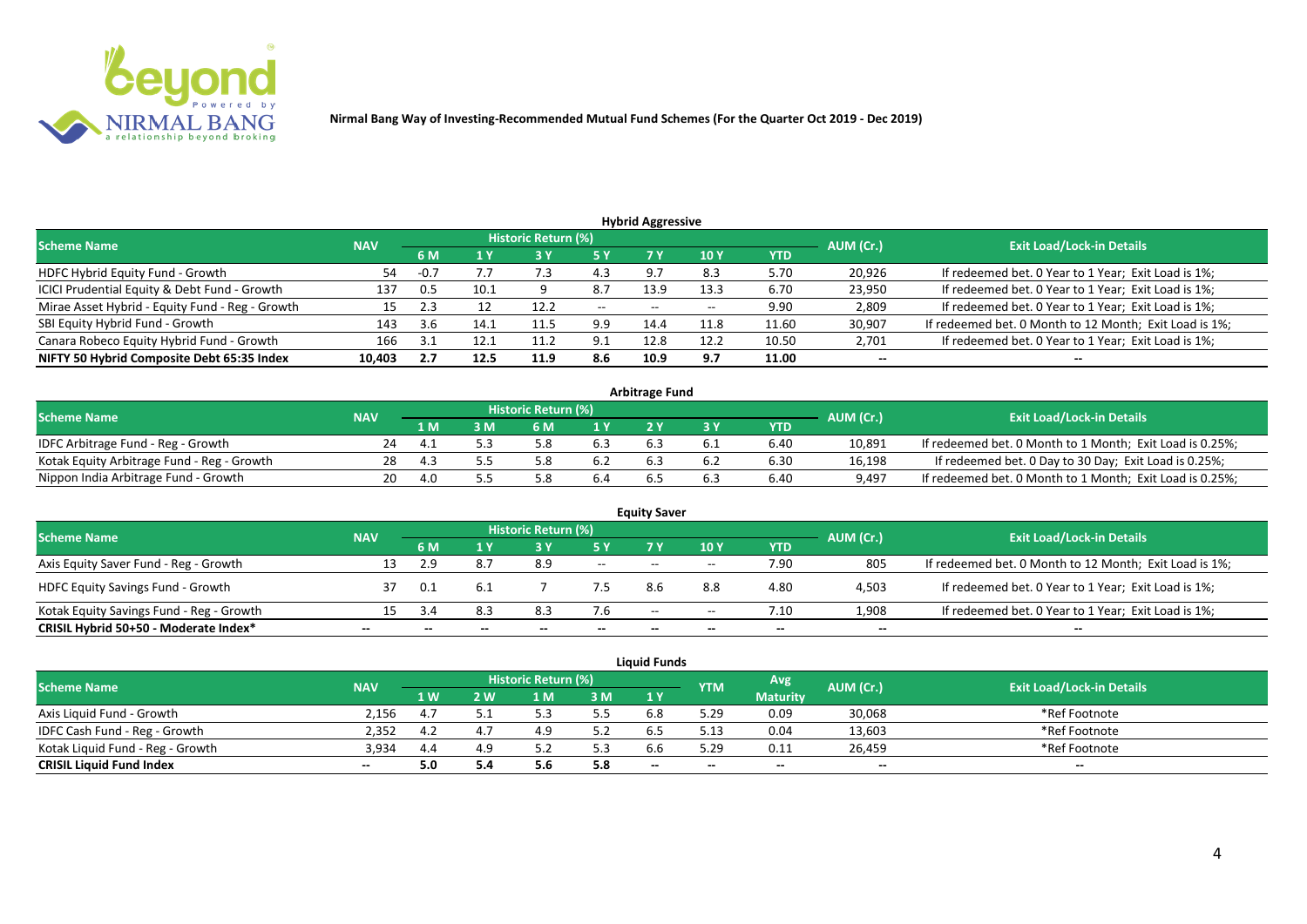

|                                               |            |      |      |                     |       | <b>Ultra Short Fund</b> |            |                 |           |                                  |
|-----------------------------------------------|------------|------|------|---------------------|-------|-------------------------|------------|-----------------|-----------|----------------------------------|
| <b>Scheme Name</b>                            | <b>NAV</b> |      |      | Historic Return (%) |       |                         | <b>YTM</b> | Avg.            | AUM (Cr.) | <b>Exit Load/Lock-in Details</b> |
|                                               |            | '1 M | . M  | 6 M                 | 1 Y   | 3Y                      |            | <b>Maturity</b> |           |                                  |
| IDFC Ultra Short Term Fund - Reg - Growth     |            | 6.0  | b. / |                     | 8.2   | $- -$                   | 5.69       | 0.43            | 4,254     | Nil                              |
| Sundaram Ultra Short Term Fund - Reg - Growth | 10         |      |      | $- -$               | $- -$ | $-$                     | 5.79       | 0.44            | 317       | Nil                              |
| L&T Ultra Short Term Fund - Growth            | 32         | 5.6  | 6.2  |                     | 7.9   |                         | 5.49       | $\sim$ $\sim$   | 2.782     | Nil                              |
| <b>NIFTY Ultra Short Duration Debt Index</b>  | 3,982      | -6.4 | ь.   | , , ,               | 8.1   |                         | $\sim$     | $- -$           | $- -$     | $- -$                            |

| <b>Money Market Fund</b>                         |            |      |     |                     |       |           |            |                 |           |                                  |  |  |  |  |
|--------------------------------------------------|------------|------|-----|---------------------|-------|-----------|------------|-----------------|-----------|----------------------------------|--|--|--|--|
| <b>Scheme Name</b>                               | <b>NAV</b> |      |     | Historic Return (%) |       |           | <b>YTM</b> | Avg.            | AUM (Cr.) | <b>Exit Load/Lock-in Details</b> |  |  |  |  |
|                                                  |            | '1 M | 3 M | 6 M                 | 1Y    | <b>3Y</b> |            | <b>Maturity</b> |           |                                  |  |  |  |  |
| Aditya Birla Sun Life Money Manager Fund - Reg - | 264        | 6.0  | 6.3 |                     | 8.3   |           | .45        | 0.32            | 10,452    | Nil                              |  |  |  |  |
| Growth                                           |            |      |     |                     |       |           |            |                 |           |                                  |  |  |  |  |
| Franklin India Savings Fund - Growth             | 36         |      | 6.9 | 8.2                 | 8.7   |           | 5.67       | 0.43            | 3,571     | Nil                              |  |  |  |  |
| Nippon India Money Market Fund - Growth          | 2.976      | 6.2  | 6.8 |                     | 8.4   |           | 5.39       | 0.29            | 3,549     | Nil                              |  |  |  |  |
| <b>CRISIL Liquid Fund Index</b>                  |            |      | 5.8 | 6.2                 | $- -$ |           | $- -$      | $- -$           | $- -$     | $- -$                            |  |  |  |  |

|                                                 |            |      |     |                            |      | <b>Short Term Fund</b> |            |                 |           |                                  |
|-------------------------------------------------|------------|------|-----|----------------------------|------|------------------------|------------|-----------------|-----------|----------------------------------|
| <b>Scheme Name</b>                              | <b>NAV</b> |      |     | <b>Historic Return (%)</b> |      |                        | <b>YTM</b> | Avg             | AUM (Cr.) | <b>Exit Load/Lock-in Details</b> |
|                                                 |            | 1 M  | 3 M | <b>6M</b>                  | 1Y   | <b>3 Y</b>             |            | <b>Maturity</b> |           |                                  |
| Axis Short Term Fund - Growth                   | 22         |      |     | 12.1                       | 10   |                        | 6.64       | 2.20            | 3,073     | Nil                              |
| HDFC Short Term Debt Fund - Growth              | 22         | 8.0  |     | 10                         | 9.9  |                        | 7.01       | $\sim$ $\sim$   | 9,702     | Nil                              |
| IDFC Bond Fund - Short Term Plan - Reg - Growth |            |      |     | 9.8                        | 10.1 |                        | 6.56       | 2.06            | 10,676    | Nil                              |
| Kotak Bond Short Term Fund - Reg - Growth       |            | 57   |     | 9.4                        | 9.8  |                        | 7.18       | 3.09            | 9,949     | Nil                              |
| L&T Short Term Bond Fund - Reg - Growth         | 19         | -4.8 |     | 9 1                        | 9.7  |                        | 6.52       | $- -$           | 5,025     | Nil                              |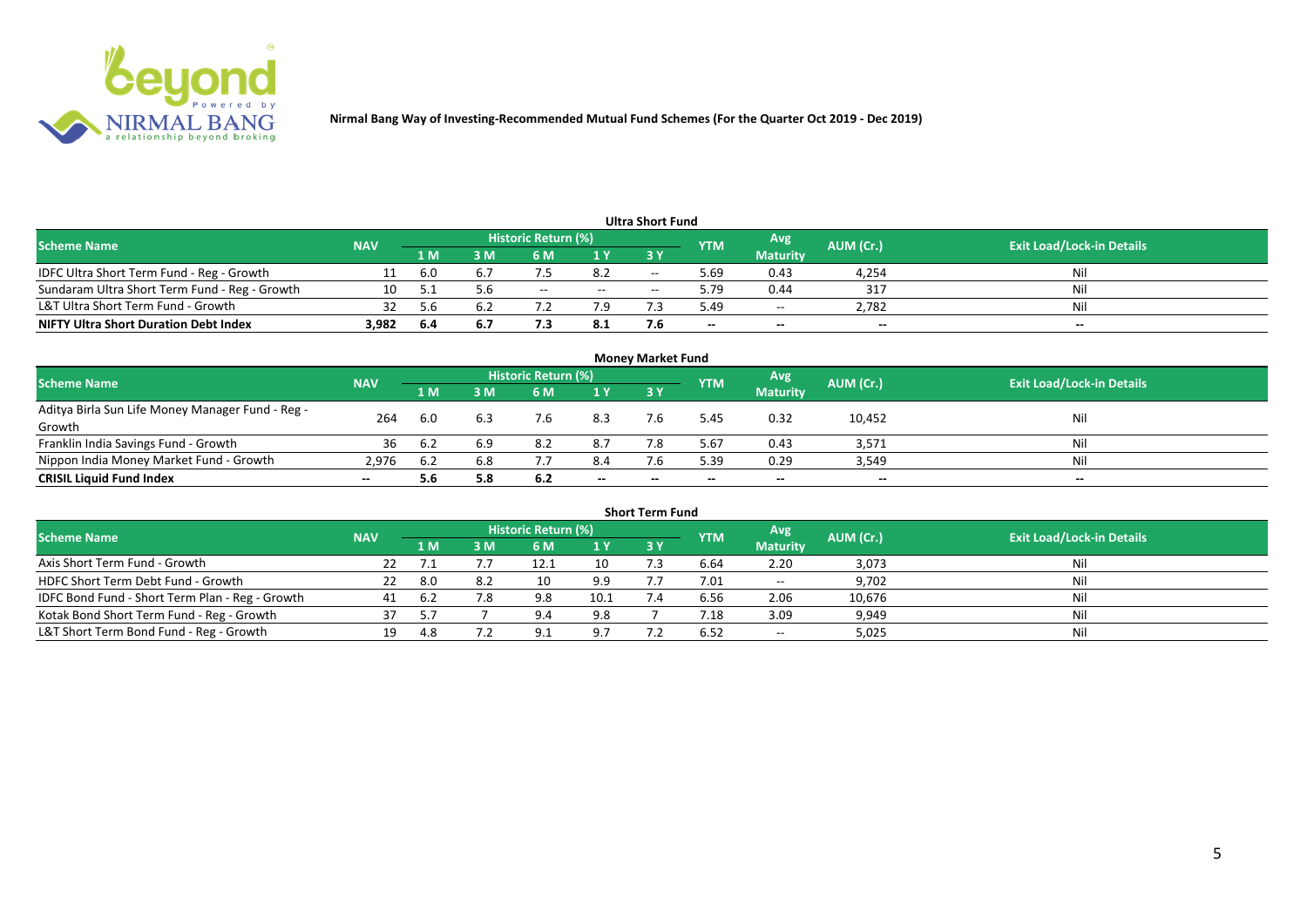

| <b>Low Duration Fund</b>                  |            |      |    |                            |     |    |            |                 |           |                                  |  |  |  |  |
|-------------------------------------------|------------|------|----|----------------------------|-----|----|------------|-----------------|-----------|----------------------------------|--|--|--|--|
| <b>Scheme Name</b>                        | <b>NAV</b> |      |    | <b>Historic Return (%)</b> |     |    | <b>YTM</b> | Avg             | AUM (Cr.) | <b>Exit Load/Lock-in Details</b> |  |  |  |  |
|                                           |            | 1 M  | sм |                            | 1 Y | 3Y |            | <b>Maturity</b> |           |                                  |  |  |  |  |
| Axis Treasury Advantage Fund - Growth     | 2.211      | b.4  |    |                            |     |    | 6.08       | 0.91            | 3,561     | Ni                               |  |  |  |  |
| Canara Robeco Savings Fund - Reg - Growth |            |      |    |                            | 8.4 |    | 5.77       | $\sim$          | 1,263     |                                  |  |  |  |  |
| IDFC Low Duration Fund - Reg - Growth     | 28         | -6.0 |    | O.1                        | 8.b |    | 84.د       | 0.81            | 4,974     | Ni                               |  |  |  |  |

| <b>Banking &amp; PSU Bond Funds</b>            |            |      |     |                            |      |      |     |                 |           |                                  |  |  |  |
|------------------------------------------------|------------|------|-----|----------------------------|------|------|-----|-----------------|-----------|----------------------------------|--|--|--|
| <b>Scheme Name</b>                             | <b>NAV</b> |      |     | <b>Historic Return (%)</b> |      |      | YTM | Avg             | AUM (Cr.) | <b>Exit Load/Lock-in Details</b> |  |  |  |
|                                                |            | 1 M' | 3 M | 6 M                        | 1 Y  | 73 Y |     | <b>Maturity</b> |           |                                  |  |  |  |
| HDFC Banking and PSU Debt Fund - Reg - Growth  |            |      |     | 10.3                       | 10.5 |      |     | $- -$           | 4.291     |                                  |  |  |  |
| Kotak Banking and PSU Debt Fund - Reg - Growth | 45         | -8.0 |     | 10.4                       | 11.1 |      |     | 4.03            | 3,068     |                                  |  |  |  |
| IDFC Banking & PSU Debt Fund - Reg - Growth    |            | .b 2 |     |                            | 11.6 |      |     | 3.13            | 11,210    |                                  |  |  |  |

|                                                     |            |      |     |                     |      | <b>Corporate Bond Funds</b> |            |                 |           |                                                         |
|-----------------------------------------------------|------------|------|-----|---------------------|------|-----------------------------|------------|-----------------|-----------|---------------------------------------------------------|
| <b>Scheme Name</b>                                  | <b>NAV</b> |      |     | Historic Return (%) |      |                             | <b>YTM</b> | Avg             | AUM (Cr.) | <b>Exit Load/Lock-in Details</b>                        |
|                                                     |            | 1 M  | 3 M | 6 M                 | 1 Y  | <b>3Y</b>                   |            | <b>Maturity</b> |           |                                                         |
| ICICI Prudential Corporate Bond Fund - Reg - Growth | 20         | -6.5 |     | 9.4                 | 9.9  |                             | 6.87       | 2.45            | 10,587    | Nil                                                     |
| L&T Triple Ace Bond Fund - Reg - Growth             | 50         | 8.8  |     |                     | 12.6 |                             | 7.64       | $- -$           | 2.047     | If redeemed bet. 0 Month to 3 Month; Exit Load is 0.5%; |
| Kotak Corporate Bond Fund - Std - Growth            | 2,632      | 59   |     | $9\Delta$           | 9.9  |                             | 6.56       | 1.40            | 3,432     | Ni                                                      |

|                                                   |            |      |     |                     |     | <b>Credit Risk Fund</b> |            |                 |           |                                                           |
|---------------------------------------------------|------------|------|-----|---------------------|-----|-------------------------|------------|-----------------|-----------|-----------------------------------------------------------|
| <b>Scheme Name</b>                                | <b>NAV</b> |      |     | Historic Return (%) |     |                         | <b>YTM</b> | Avg             | AUM (Cr.) | <b>Exit Load/Lock-in Details</b>                          |
|                                                   |            | 1 M  | ١M  | 6 M                 | 1 Y | 3V                      |            | <b>Maturity</b> |           |                                                           |
| <b>ICICI Prudential Credit Risk Fund - Growth</b> | 21         | 13.6 | . 4 |                     | 9.5 |                         | 9.53       | 1.86            | 11,364    | If redeemed bet. 0 Year to 1 Year; Exit Load is 1%;       |
| Kotak Credit Risk Fund - Reg - Growth             | 22         | 8.1  | 8.9 | 9.6                 | 9.1 |                         | 9.08       | 2.39            | 4,815     | If redeemed bet. 0 Year to 1 Year; Exit Load is 1%;       |
|                                                   |            |      |     |                     |     |                         |            |                 |           | If redeemed bet. 0 Month to 12 Month; Exit Load is 3%; If |
| SBI Credit Risk Fund - Growth                     |            | 0.5  |     | b.b                 | 6.5 | 6.4                     | 8.75       | 2.40            | 5,155     | redeemed bet. 12 Month to 24 Month; Exit Load is 1.5%; If |
|                                                   |            |      |     |                     |     |                         |            |                 |           | redeemed bet. 24 Month to 36 Month; Exit Load is 0.75%;   |